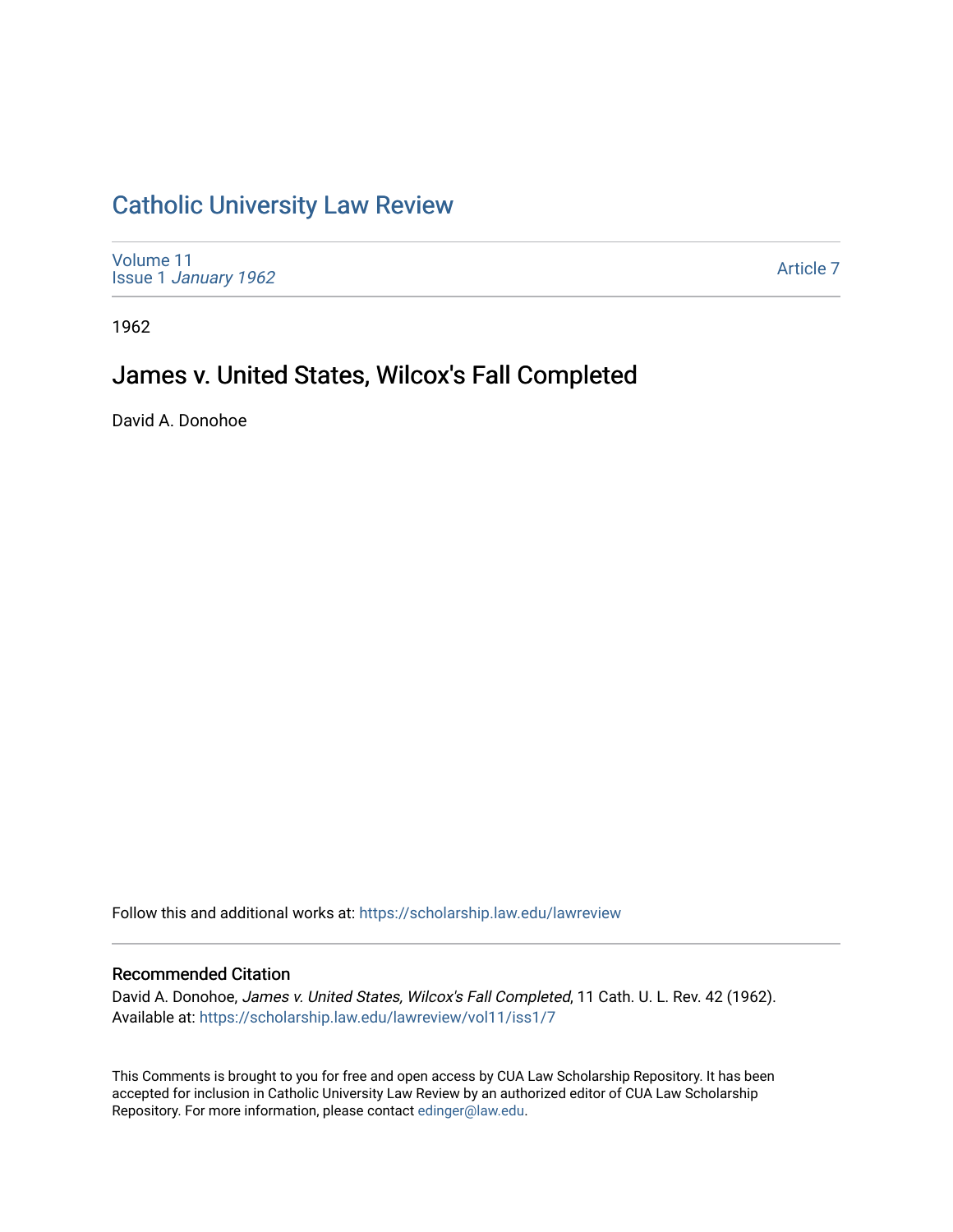## Comment **/** *James v. United States,*

### *Wilcox's* Fall Completed

**WHEN THE TRUSTED EMPLOYEE SUCCUMBS** to temptation, and begins dipping into the till, he is guilty of the crime **of** embezzlement. Embezzlement can be defined generally as "the fraudulent appropriation to his own use or benefit of property or money intrusted to him by another, by a clerk (etc.) **... ." 1** Once the crime is committed, another problem arises, that of how the funds in the hands of the embezzler are to be treated for income tax purposes.

The many difficulties inherent in this problem are at once apparent. How can the funds be taxable income when the embezzler has to return the money? Does not such a tax create an undue hardship for the victim of the embezzlement in his attempts to recover from the wrong-doer? Is it not true that embezzlers generally will not be able to repay the tax, so that such a tax would be merely a device to get the criminal "coming and going"? And yet, in spite of these objections, does it not seem unfair to allow a criminal to embezzle, use the funds as if they were his own, and then escape taxation?

It is clear, then, that solution of this problem presents many practical difficulties. It is equally clear that a decision must ultimately involve an analysis of the very nature of income.

The Supreme Court and the lower federal courts have wrestled with this question for many years. On May **15,** 1961, the Supreme Court handed down a decision which appears to have settled the question at last. In *James v. United States,2* the government was prosecuting the defendant for failure to report as income some \$700,000 embezzled from a labor union of which defendant was an officer, and from an insurance company with which the union did business. Under the rule of *Wilcox v. United States,8* decided fifteen years before, such embezzled funds would not have been taxable income. The Court in *James,* however, ruled that *Rutkin v. United States,4* holding extorted funds taxable,

**<sup>1</sup> BLACK'S LAW DICTIONARY (3RD ED.) 653 (1933).**

**<sup>2366</sup> U.S. 213, 81** Sup. Ct. **1052, 6 L.Ed. 2d** 246 **(1961).**

**<sup>327</sup> U.S. 404,** 66 **Sup. Ct. 546, 90 L.Ed. 752 (1946).**

**<sup>&#</sup>x27;343 U.S. 130, 75 Sup. Ct. 751, 96 L.Ed. 833 (1952).**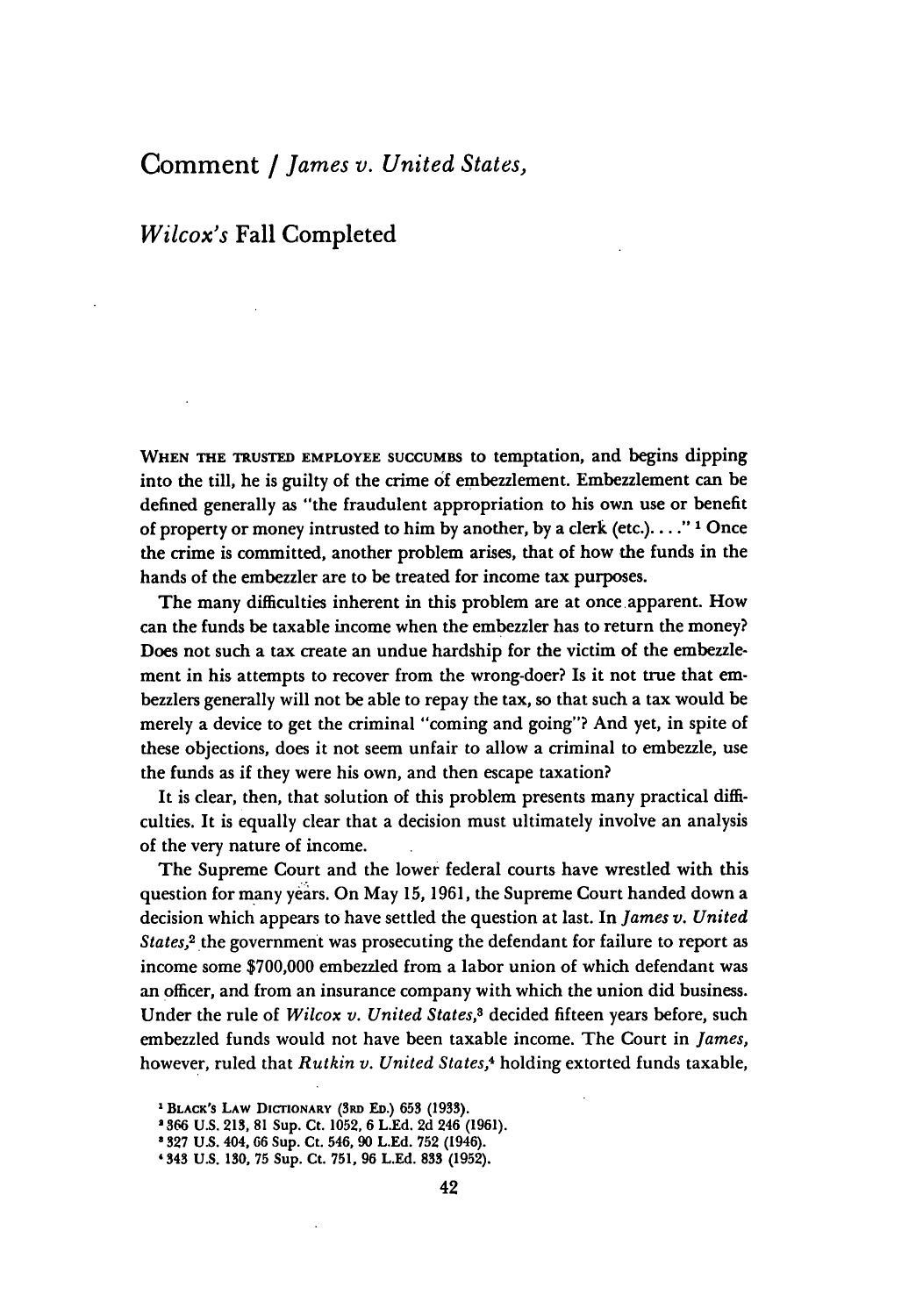had in effect "vitiated" **5** the *Wilcox* doctrine, and that henceforth the proceeds of embezzlement will be taxable.

A total of six justices so voted to overrule the *Wilcox* doctrine.6 The individual defendant's conviction was reversed by a combination of those voting to retain *Wilcox,* and those voting to overrule it, but holding that the defendant may have relied on *Wilcox,* and thus lacked the necessary element of wilfullness.7 Thus, although the *Wilcox* rule served to protect this defendant, it appears that it will not protect future embezzlers.

It has long been well settled that illegal gains in general are subject to taxation.8 For one reason, exemption of illegal profits would probably promote these activities. But, more basically, the bootlegger's "paycheck" is as much income as is the ordinary legitimate businessman's. When the Supreme Court first dealt with the embezzlement phase of the subject of illegal gains, however, in the *Wilcox* case, an exception was made.

A near-unanimous Court (only Mr. Justice Burton dissenting) held that the embezzler-defendant, who had misappropriated some \$12,000 and then sqandered it in Nevada's gambling establishments, had not thereby received taxable income. The Court's rationale was that, "... a taxable gain is conditioned upon (1) the presence of a claim of right to the alleged gain and (2) the absence of a definite, unconditional obligation to repay .... **" 9** Holding that from the moment of misappropriation there was a debtor-creditor relationship between the embezzler and his victim, the Court ruled that the embezzler no more received taxable income than would a legitimate borrower of funds.<sup>10</sup>

Apparently, there was considerable dissatisfaction with the *Wilcox* rule among the lower courts. This led the courts to go to some lengths to distinguish *Wilcox* from subsequent cases.<sup>11</sup> Indeed, there seems to be good reason for this dissatisfaction. The "claim of right" test, as applied here, does not offer a convincing basis for excepting embezzlements from the treatment generally accorded illegal gains. Simply stated, is not the "take" of the embezzler, treated by him as his own and accepted by others as his own, as much income as the honest man's earnings? This point will be discussed at greater length *infra,* but it does seem that in *Wilcox* the Court chose the superficial approach over the realistic.

n E.g. United States v. Chapman, 168 F. 2d 997 (7th Cir. 1948), (Proceeds of black-marketing not turned over to employer held taxable); Akers v. Scofield, 167 F. 2d 718 (5th Cir. 1948) (Proceeds of swindling held taxable).

**<sup>5</sup>** 81 Sup. Ct. 1052, 1054 (1961).

**<sup>6</sup>** Chief Justice Warren, and Justices Brennan, Stewart, Harlan, Clark, and Frankfurter.

<sup>&</sup>lt;sup>7</sup> 81 Sup. Ct. 1052, 1056-7 (1961).

United States v. Sullivan, 274 U.S. 259, 47 Sup. Ct. 607, 71 L.Ed. 1037, **51** A.L.R. 1020 (1927).

<sup>&#</sup>x27;327 U.S. 404, 408 (1946). *<sup>10</sup>*Id. at 409.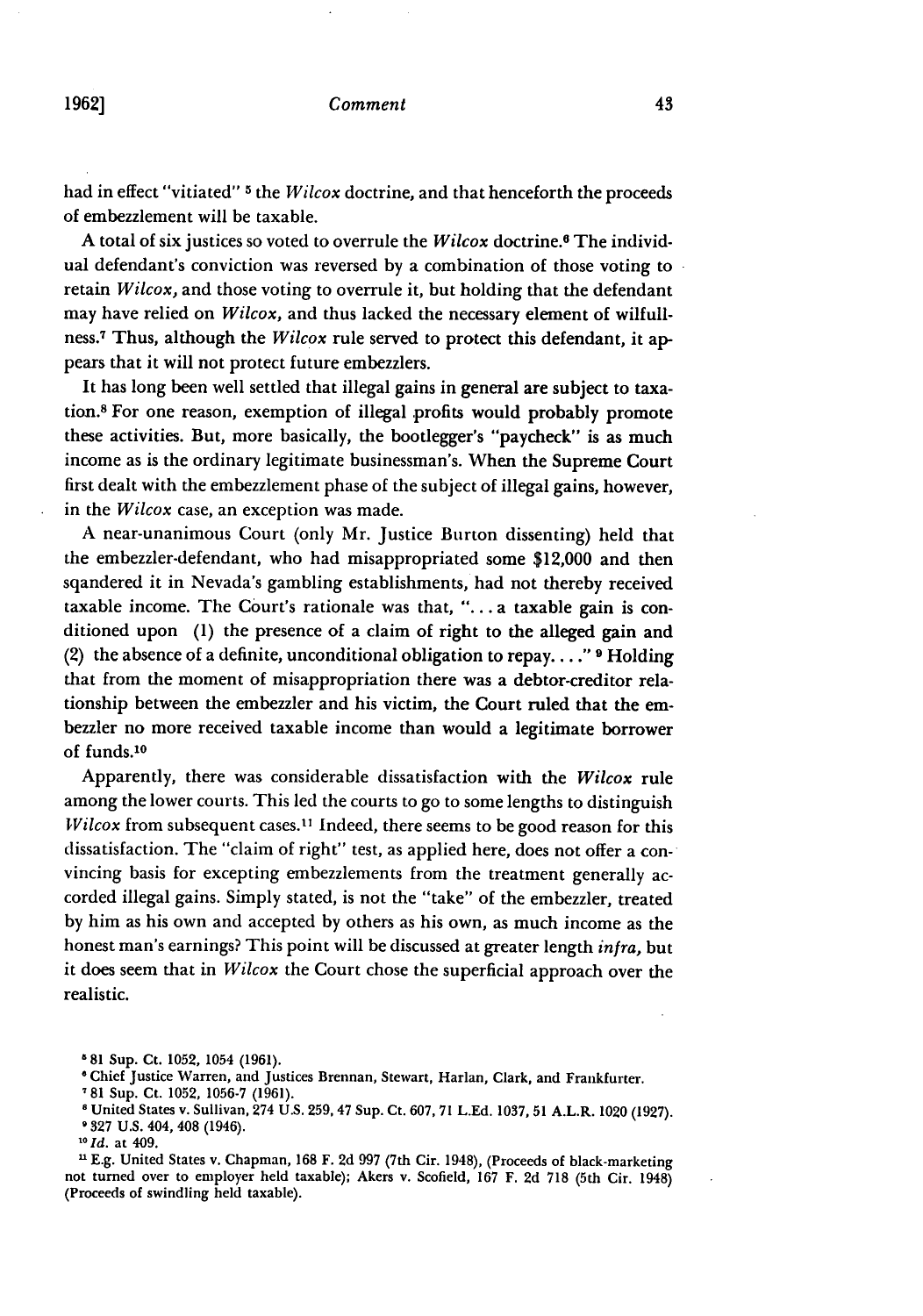In 1952, the Court was faced with a very similar situation in *Rutkin v. United States.12* Here the funds sought to be taxed were the product of defendant's extortion. The Court (this time Mr. Justice Burton significantly writing for the majority), refused to overrule *Wilcox,* contenting itself with limiting that case to its facts,<sup>13</sup> but did hold the money to be taxable income. The majority, in a 5-4 decision, held that regardless of the extortioner's obligation to repay, he had, in fact, derived a substantial economic gain from his activities, having had the use of the money, and should pay taxes thereon.<sup>14</sup>

This approach cannot be reconciled with that of *Wilcox.* In essence, it is a choosing of the realistic test, taxing the wrong-doer because he had the money and used it like a true owner. It ignores the embezzler's duty to repay and concentrates on the fact that for the moment he looks and acts like a person with taxable income.

In spite of the Court's refusal specifically to overrule *Wilcox,* the great bulk of comment and analysis following the *Rutkin* decision looked upon it as having had this effect.<sup>15</sup> Similarly, most of the lower courts treated it this way,<sup>16</sup> with the notable exception of the Second Circuit.<sup>17</sup> Apparently, the clash between the principles enunciated in *Wilcox* and in *Rutkin* was generally looked upon as being too pronounced to allow for reconciling them. The inevitable "show-down" on the true status of the *Wilcox* doctrine occurred in the *James* case. In *James,* the Court held that *Rutkin* had by implication "vitiated" *Wilcox,* and had substituted this test of "use and benefit".18 Hence, embezzled funds will be taxable in the future.

But there were three dissenters in *James* who opposed the overruling of *Wilcox.*<sup>19</sup> There were four dissenters in *Rutkin.*<sup>20</sup> Why is there such opposition to taxing embezzlers? Can the arguments of the dissenters be effectively answered? The scope of this comment will be to evaluate the *James* doctrine by analyzing and attempting to answer these *pro-Wilcox* arguments of the dissenters.

The objections to *James* and *Rutkin* take two basic forms: (1) It is argued that embezzled funds, both for theoretical and for practical reasons, should not be taxed as income; this argument urges a return to the "claim of right"

See 62 Yale L. Rev. 662-72 (1953); 26 Temple L.Q. 211-14 (1952); 7 Rutgers L. Rev. 422-5 (1953); 36 Minn. L. Rev. 988-9 (1952); 7 Miami L.Q. 256-8 (1953); 66 Harv. L. Rev. 173 (1952). **10** E.g. Berra v. United States, 221 F. 2d **590** (8th Cir. 1955), (Contrived overpayments, fraudu-

lently retained, held taxable); United States v. Merrill, 211 F. 2d 297 (9th Cit. 1954), (Mistaken overpayment to himself by estate's executor held taxable).

**1"** J. J. Dix, Inc. v. Commissioner of Internal Revenue, 223 F. 2d 436 (2nd Cir. 1955); United States v. Peele, 159 F. Supp. 45 (E.D. New York 1958).

**s** 343 U.S. 130, 137 (1952).

"Justices Black, Douglas and Whittaker. *<sup>20</sup>*Justices Black, Douglas, Reed and Frankfurter.

<sup>12343</sup> U.S. **130** (1952).

*<sup>&</sup>quot;Id.* at 138.

*<sup>&</sup>quot;Id.* at 137.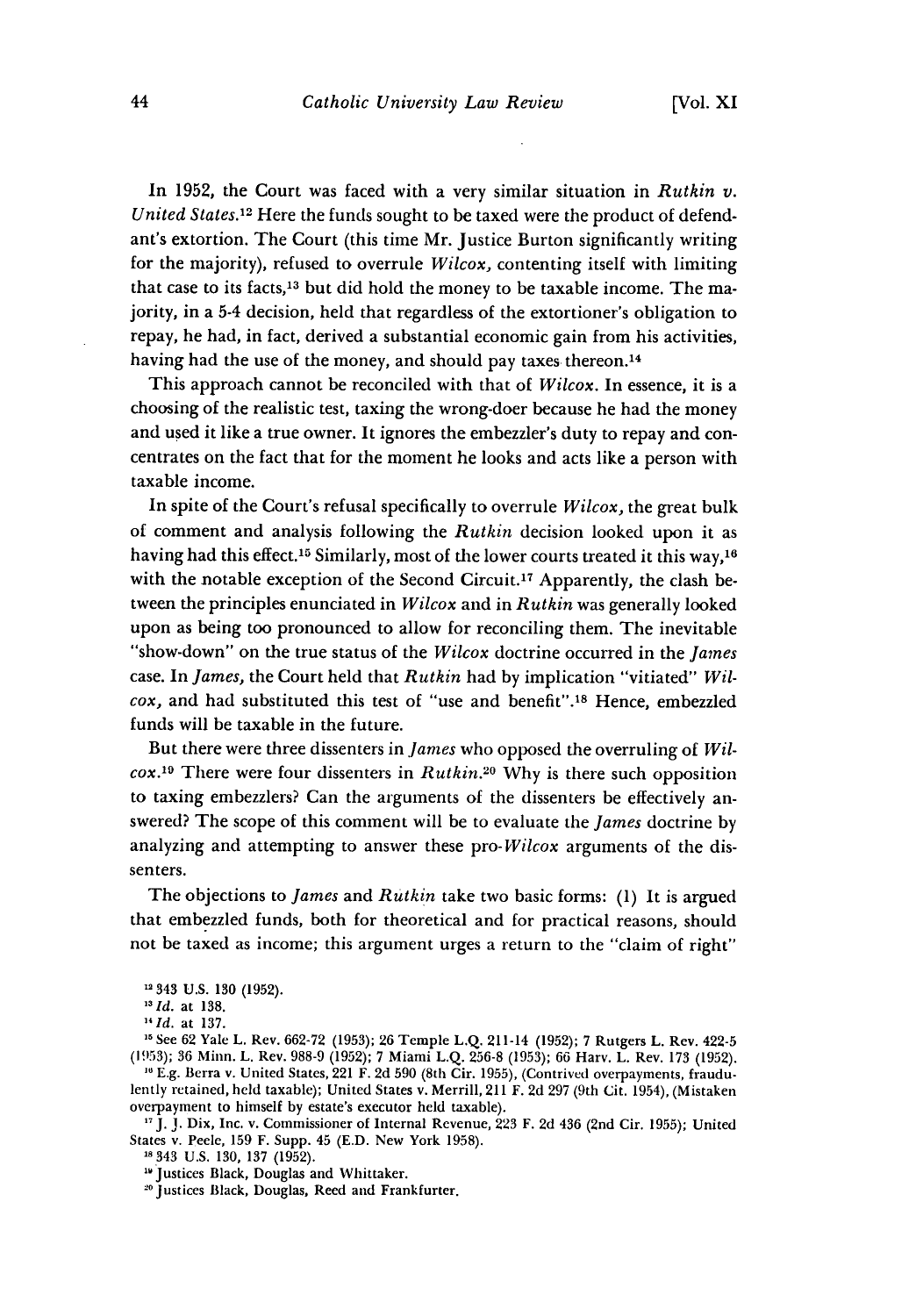### *Comment*

test; (2) It is argued that regardless of the present Court's views on which test should be applied, once the Court has made a statutory interpretation such as *Wilcox,* it should not again entertain suits seeking to overturn the holding, but rather should leave the remedy for possible misinterpretations to Congress.

Under the first objection, greatest stress is placed on the analogy of the loan. In substance, it asks, "Does not an embezzler have the same unconditional obligation to repay that a borrowerhas? Should he not then receive the same treatment?" It seems that laymen, when presented with this problem, will generally react by saying, "Why should he be taxed? He has to give it back, doesn't he?" **21** There is a great appeal to logic in such an argument. How is the embezzler's economic power increased when the acquisition of the money brings with it an automatic, unconditional obligation to repay?<sup>22</sup>

Though appealing at first glance, this argument is erroneous when viewed against the background of tax treatment of illegal gains generally. It puts the burden on the government to show why an exception should not be made, without advancing any valid reason for making an exception. The Code definition of income is very broad,<sup>23</sup> and has definitely been interpreted to include illegal gains.<sup>24</sup> It would seem, then, that in the absence of a specific statutory exception, a person who has received funds, and has had the relatively unrestricted use thereof, should have the burden of establishing why he should not have to pay taxes thereon.

The argument is made that an embezzler should get the same treatment as a legitimate borrower. But the legitimate borrower *can* carry the burden of justifying an exemption. The reason is that in the majority of cases, the honest man does in fact repay the lender. Thus, in the long run (though not necessarily within the tax-accounting period), the average borrower experiences no economic gain. **If** the debt is forgiven, in whole or in part, then the borrower to that extent may receive taxable income.<sup>25</sup>

Such an exemption can be justified, then, on the basis of what really occurs, the frequency and/or likelihood of repayment. But this same justification cannot be advanced for embezzlements. Studies indicate that these crimes are largely traceable to a taste for high living of one kind or another.<sup>26</sup> Though in theory the embezzler's obligation to repay makes his situation the same as

2 An informal survey conducted by this writer in the District of Columbia and Maryland among some fifty persons, all non-lawyers, produced this same loan-analogy answer and rationale thirty-six times.

See opinion of the Court in Wilcox v. United States, **327** U.S. 404, 409 (1946); Mr. Justice Black dissenting in Rutkin v. United States, 343 U.S. **130, 139 (1952),** and in James v. United States, **81** Sup. Ct. 1052, **1059 (1961).**

<sup>&</sup>lt;sup>23</sup> "... gross income means all income from whatever source derived...." Sec. 61 (a) of Internal Revenue Code.

<sup>24</sup> United States v. Sullivan, 274 U.S. **259** (1927).

<sup>2</sup>See Commissioner v. Jacobson, **336** U.S. **28, 69** Sup. Ct. **358, 93** L.Ed. **477** (1949).

**<sup>&#</sup>x27;a UNITED STATES FIDELITY AND GUARANTY CO., 1001** EMBEZZLERS **7 (1937).**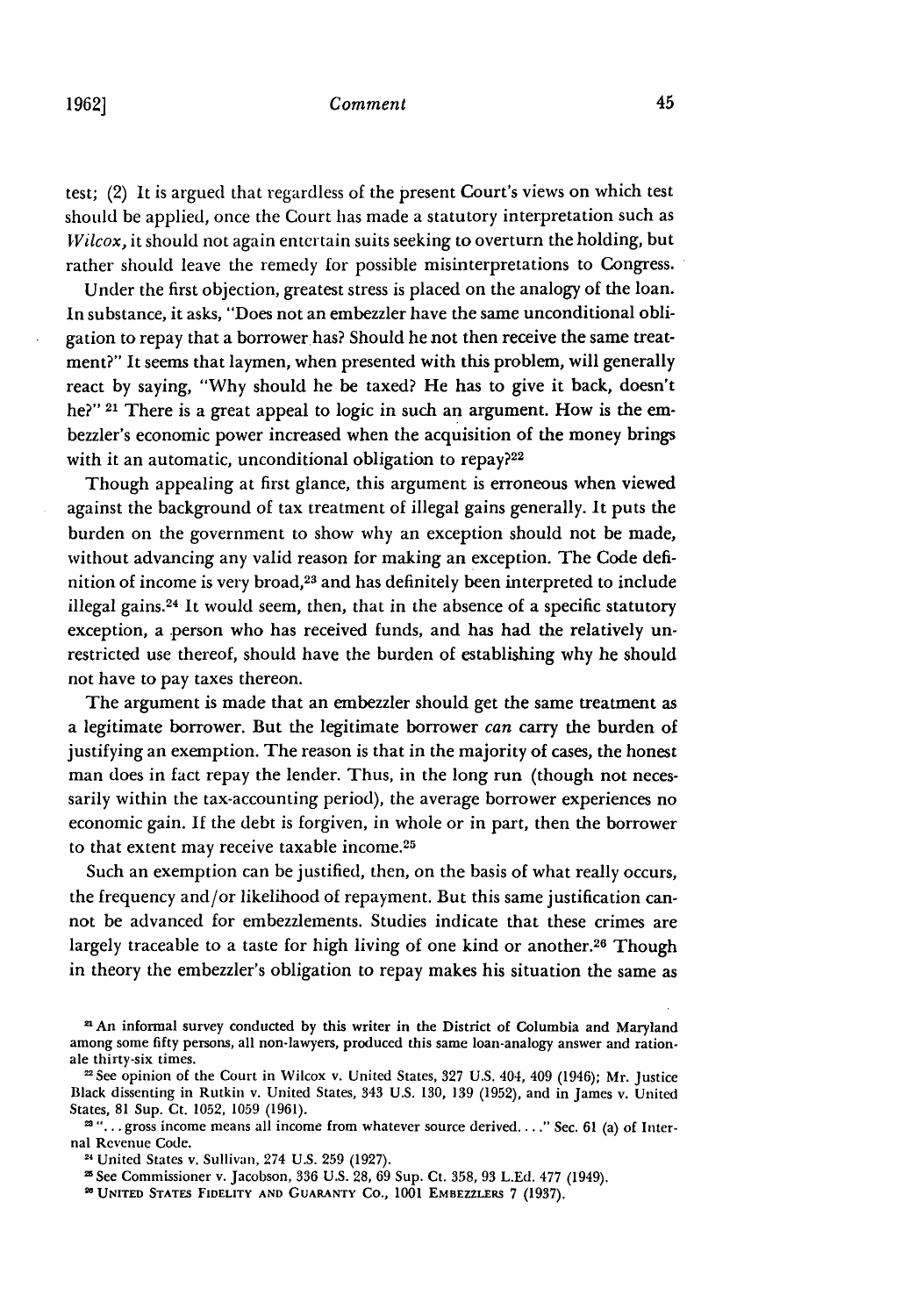the borrower's, in practice there is a great difference. Bluntly stated, the difference is that most embezzlers cannot and do not make restitution; the very fact that they are driven to this type of crime indicates that as a class they are very poor "credit risks." An exemption of embezzled funds would be based on a mere theoretical similarity to loans. It is submitted, then, that the *Wilcox* test attempts to extend the special treatment accorded to loans to a situation which lacks the justifying factor of *likelihood* of repayment.

A subsidiary point which militates against lumping loans in with embezzlements is that the law does not oppose loans, *per se.* But it does oppose embezzlement, *per se,* and so a great deal of justification would be needed to permit an interpretation which would promote this kind of crime.

Once this fundamental question of income or no has been dealt with, the additional policy arguments of the *Wilcox* advocates may be discussed. Among these, most weight is put on the problem of unfairness to the victim of the embezzlement. It sees the taxation as prejudicing the rights of the victim seeking to recover from the criminal, since he will have to compete against the powerful tax lien of the government.<sup>27</sup> It is argued that particularly in a case like *James,* where there is a large sum of money involved, the progressivity of the tax rates would make it most unlikely that the embezzler would be able to pay his taxes at a high rate, and still have enough remaining to reimburse the victim. <sup>28</sup>

If the embezzler does have independent sources from which he can manage to pay both, admittedly an unusual situation, there is plainly no unfairness. And if he has nothing, or next to nothing, it is hard to see how the victim has been prejudiced. It is only in those situations in which the embezzler has some money, but not enough to pay both that the problem occurs. It should be noted that the *Wilcox* advocates have come forth with no examples drawn from other fields of illegal gains in which such an injustice to the victim has actually been perpetrated by the government. But, more fundamentally, is not such a theoretical hardship proper subject for remedial legislation?<sup>29</sup> In resorting to judicial protection of wrong-doers to indirectly protect their victims, the cure is plainly worse than the illness. And, of course, it must be asked why such indirect protection should be granted only to embezzlement victims.

Another argument that is made is that *United States v. Sullivan*,<sup>30</sup> holding illegal gains taxable, should not be applied to a situation like this, a kind of "one-shot," rather than steady business crime.<sup>31</sup> The reasoning behind this is

<sup>&</sup>quot;See Mr. Justice Black's dissent in James v. United States, 81 Sup. Ct. **1052, 1060 (1961).**

<sup>8</sup> *Ibid.* Mr. Justice Black notes that on a **\$700,000** embezzlement, some \$559,000 of taxes would be levied.

See Mr. Justice Burton's dissent in Wilcox v. United States, 327 U.S. 404, 414 (1946).

**<sup>-</sup>** 274 **U.S. 259** (1927).

<sup>&</sup>quot;See Mr. Justice Black's dissent in Rutkin v. United States, 343 U.S. 130, 140-1 **(1952).**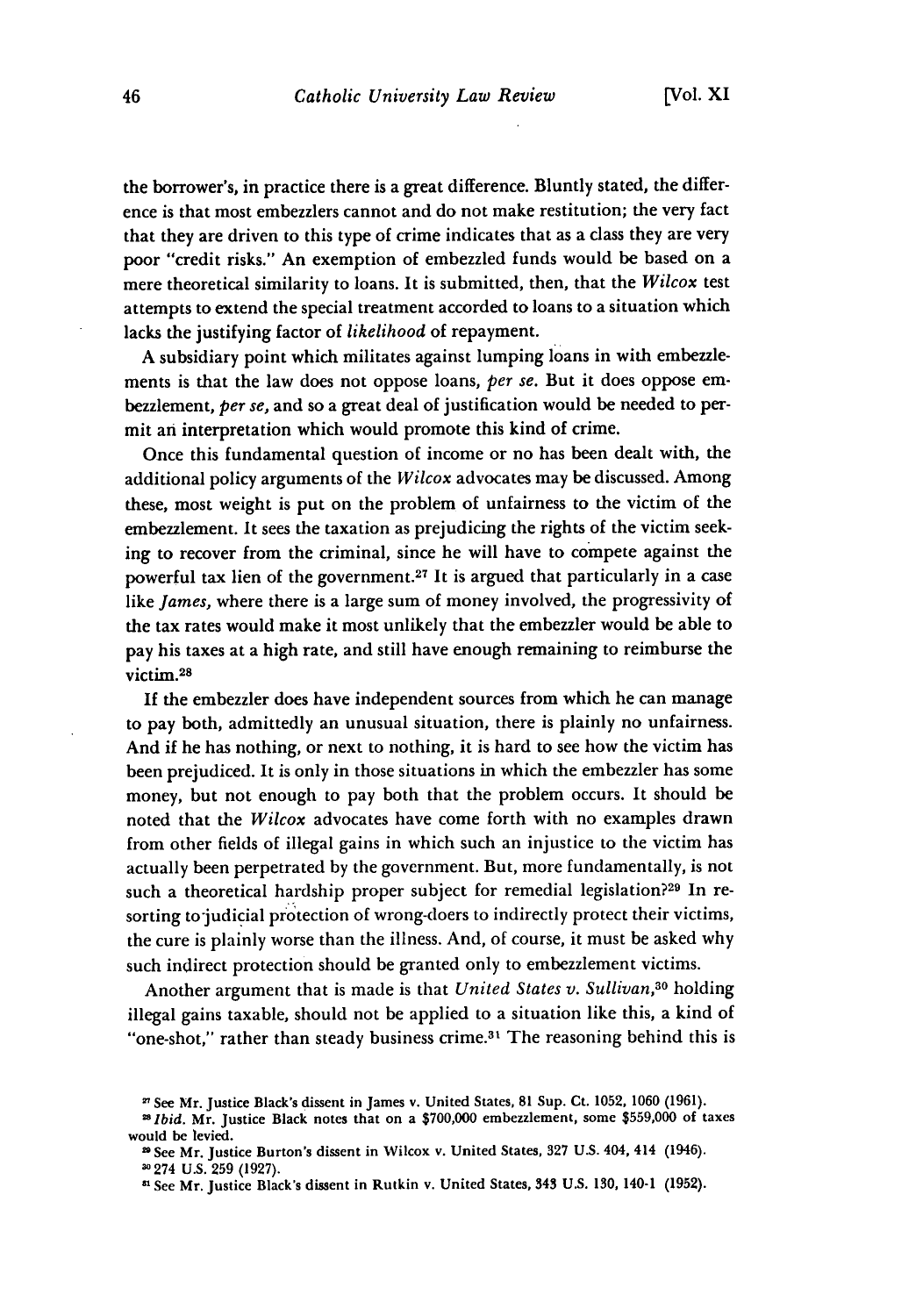#### *Comment*

that a bootlegger or "numbers man" is engaged in this activity as his regular business, just as is the ordinary butcher or baker. To tax the honest man for his honest earnings, and exempt the criminal's ill-gotten gains would seem unconscionable. But, the argument continues, this should not be extended to include the "sporadic" 32 income of once-in-a-lifetime crimes, since these are not analogous to the butcher's regular profession.

While it is probably true that most embezzlers (the application to extortioners being more questionable) are not engaged in this activity as a regular livelihood,<sup>33</sup> this argument is weak on two points. First, and most obvious, once-in-a-lifetime honest gains are not necessarily tax-free. Second, according to the test offered by this argument, the "professional" criminal would pay taxes, while the "amateur" or "week-end" criminal would not. Thus, a line must be drawn to separate professional and amateur criminals. The thought of applying such a test, of drawing such a line between criminals, conjures up some rather frightening prospects. For instance, allowing persons to earn up to **10%** of total income from embezzlement before declaring them to be professionals would make the courts and the government appear ludicrous.

The next argument that must be dealt with is that the taxing of embezzled funds is primarily a device to promote the interference of the federal government in the prosecution of violators of state laws.<sup>34</sup> If the premises upon which this argument is based are granted (that this burdens the federal government, weakens the states, and produces little revenue),<sup>35</sup> it does indeed present considerable difficulties.

Even if these premises are granted, and even if prosecution of state crime is the primary motive, since the embezzlers usually will be unable and unwilling to pay taxes, should these factors of necessity change the outcome? It should be noted that instances of taxes used primarily for non-revenue purposes are not uncommon in the United States. Protective tariffs are an example that can be cited.36 But, aside from this, all the prior discussion has indicated that a consistent holding would be to tax embezzlers. What the dissenters are arguing is that the *James* adherents only want a consistent holding in order to prosecute state criminals, and so, to prevent this, there should be an inconsistent holding. It seems unwise and unjust to keep the federal government from indirectly prosecuting just this one form of state crime.

These, then are the major arguments of the dissenters on the point of general tax policy. It is apparent that they  $d\zeta$  iffer objections worthy of note, but

*<sup>U</sup>Ibid.*

<sup>1001</sup> **EMBEZZLERS,** *op. cit., supra,* note **26,** at **9.**

**<sup>81</sup>** Sup. Ct. 1052, 1061 (1961).

*<sup>&#</sup>x27;Ibid.* See also Rutkin v. United States, 343 U.S. 130, 142-7 (1952). **<sup>0</sup>**Protective tariff upheld in Hampton v. United States, **276** U.S. 394, 48 Sup. Ct. 348, **72** L.Ed. 624 **(1928).**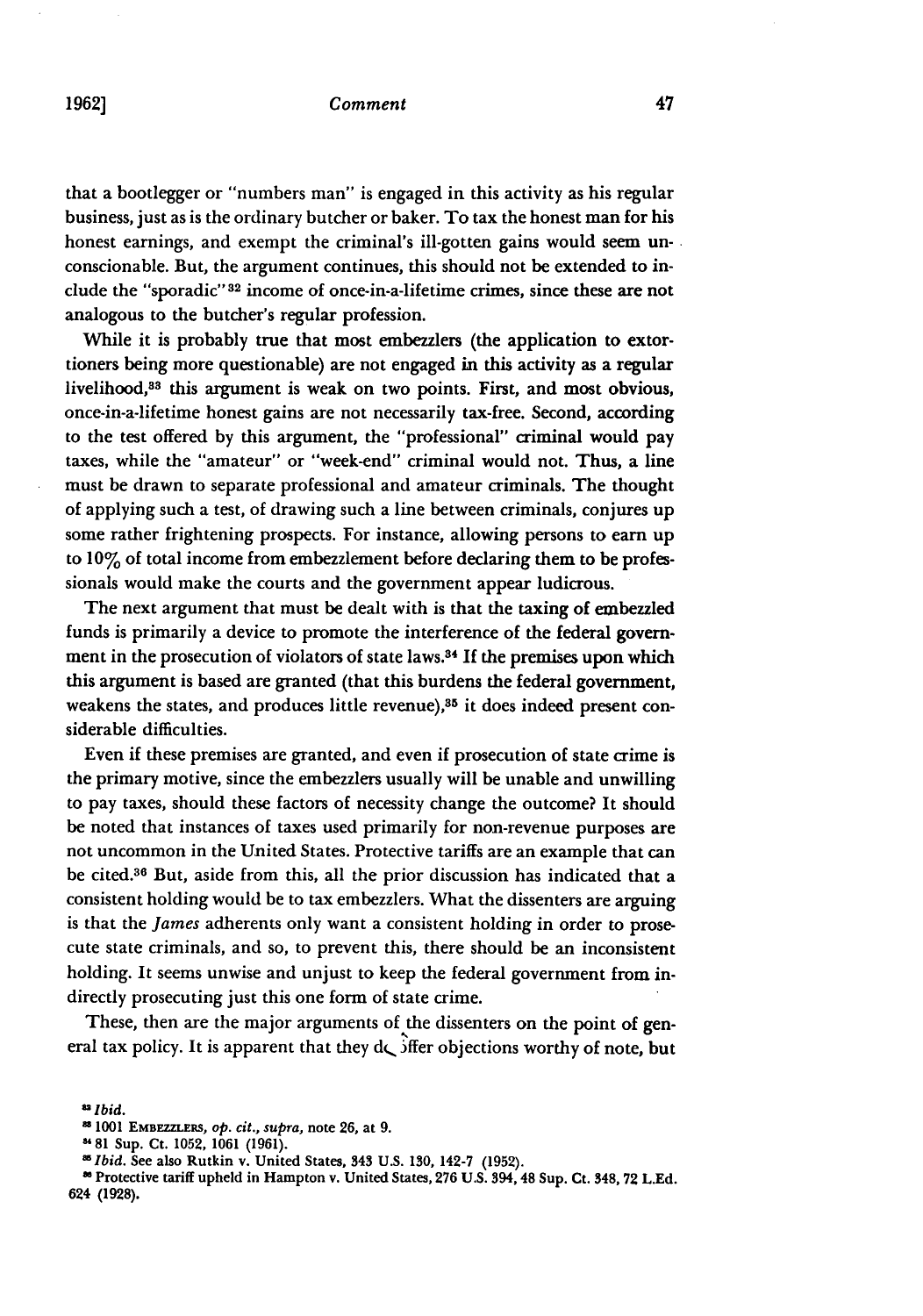they can be overcome. It would take stronger arguments than these to support a policy which would make the violator of trust occupy a preferred position in the field of tax law.

The other objection, however, addressing itself to the propriety of reexamining a prior statutory interpretation, presents some thorny problems, too. The *Wilcox* rule, though criticized and distinguished,<sup>37</sup> stood as law for many years. Even after *Rutkin,* the Second Circuit persisted in applying the *Wilcox* rule.38 The Second Circuit's *Dix39* decision was denied *certiorari.40* To some extent, then, the *Wilcox* doctrine was still alive, right up to the *James* case.

Yet, this argument continues, Congress has done nothing to overrule *Wilcox.* Two bills that would have reversed it failed to pass.41 In 1954, the Internal Revenue Code was re-enacted, again without a mention of the *Wilcox* problem.

Against this background of at least some life in the *Wilcox* rule, and complete Congressional inaction in this area of tax law, this jurisprudential argument is then pressed. Admittedly, the Court is not strictly bound by *stare decisis* in the area of constitutional interpretation. <sup>42</sup>**If** it were so bound, then the only means of change available would be that of constitutional amendment. This is so complex, slow, and cumbersome as to make change very difficult to come by. Therefore, in the interests of the adaptability of the law, the Court can overrule prior constitutional interpretations.<sup>43</sup>

But, it is argued, the matter at hand is one of *statutory* interpretation. As such, it is susceptible of ready remedy, through Congressional action. Instances of such Congressional overruling of unpopular interpretations are cited.<sup>44</sup> Since this is possible, should not the Court abide by its first interpretation and then leave it to Congress to overrule it?

In *Federal Baseball Club v. National League of Professional Baseball Clubs,45* the Court ruled that professional baseball was exempt from the antitrust laws. Later in *Toolson v. New York Yankees*,<sup>46</sup> the Court refused to reexamine this ruling. This is an example of the attitude that the dissenters would recommend in the *James* case too.

- <sup>88</sup> See note 14 supra.
- 223 F. 2d 436 (2nd Cir. 1955).
- 350 U.S. 894, 76 Sup. Ct. 150, 100 L.Ed. 786 (1955).
- "H.R. 8854, 86th Congress, First Session; H.R. 312, 87th Congress, First Session.

81 Sup. Ct. 1052, 1063 (1961).

*Ibid.*

"Commissioner v. Korell, 339 U.S. 619, 70 Sup. Ct. 905, 94 L.Ed. 1108 (1950), leading to passage of §217 of Revenue Act of 1950, amending §125 **(b)** (1) of 1939 Code; Commissioner v. Smith, 324 U.S. 177, 69 Sup. Ct. 591, 89 L.Ed. 830 (1945), leading to passage of §218 of Revenue Act of 1950, adding §130 A to 1939 Code.

"259 U.S. 200, 42 Sup. Ct. 465, 66 L.Ed. 898, 26 A.L.R. 357 (1922). "0 346 **U.S.** 356, 74 Sup. Ct. **78, 98 L.Ed.** 64 (1953).

See notes 8, 12, and 13 *supra.*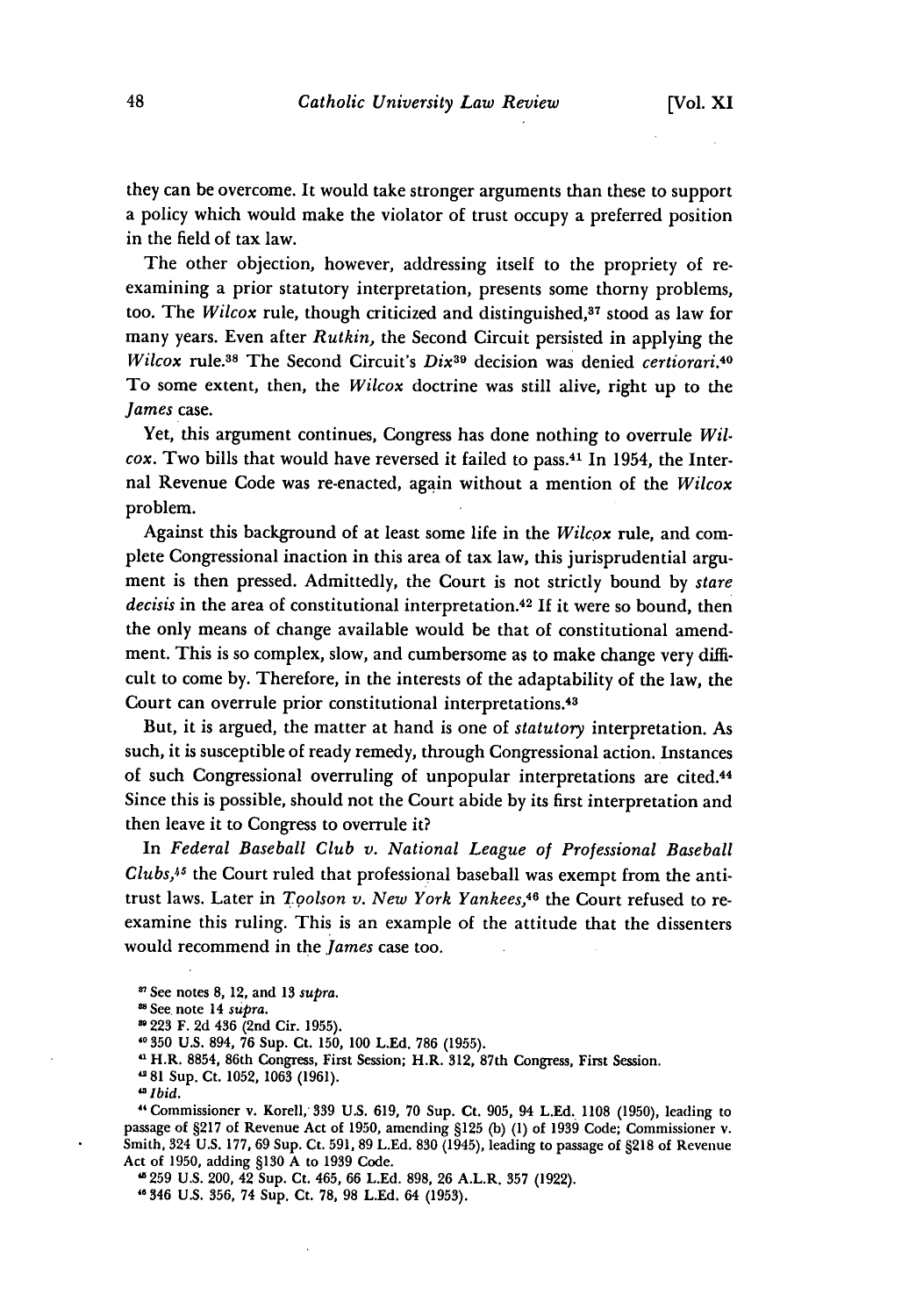#### *Comment*

Thus, it is argued that **by** the Court's re-examining of the *Wilcox* doctrine it has put on Congress the burden of actively ratifying or overruling each and every statutory interpretation of the Court, under pain of possible subsequent reversal. Even at the time of *Rutkin,* it was suggested that this amounted to an act of positive judicial legislation.<sup>47</sup>

It can be argued, then, that Congress is busy enough, without having such an added burden heaped upon it. Such a use (or mis-use) of the judicial power might well open up a "Pandora's Box" of uncertainty in the law.

Both the Chief Justice, writing for the Court, and Mr. Justice Whittaker, in his powerful dissent in *James*, cite the case of *Helvering v. Hallock*<sup>48</sup> as controlling this point. In this decision, (significantly a tax statutory interpretation) Mr. Justice Frankfurter said:

Nor does want of specific Congressional repudiation **...** serve as an implied instruction by Congress to us not to reconsider in the light of new experience, whether those decisions.., make for dissonance of doctrine. It would require very persuasive circumstances enveloping Congressional silence to debar this Court from re-examining its own doctrines. To explain the cause of non-action **by** Congress when Congress itself sheds no light is to venture into speculative unrealities.... Various considerations of parliamentary tactics and strategy might be suggested as reasons for inaction **...** but they would only be sufficient to indicate that we walk on quicksand when we try to find in the absence of corrective legislation a controlling legal principle.

Our problem then is not that of rejecting a settled statutory construction. The real problem is whether a principle shall prevail over its later misapplications. Surely we are not bound **by** reason or **by** the considerations that underlie *stare decisis* to persevere in distinctions taken in the application of a statute which, on further examination, appear consonant neither with the purposes of the statute nor with this Court's own conception **of it.4 <sup>9</sup>**

Interestingly, this principle was reiterated **by** Mr. Justice Frankfurter in the recently decided *Monroe v. Pape,50* involving re-examination of an interpretation of the Civil Rights Act.

Mr. Justice Frankfurter in *Hallock* stated that re-examination is permissible when the problem involved was not that of a "settled statutory construction,"<sup>51</sup> but rather "whether a principle shall prevail over its later misapplications."52 It appears that the bewildering maze of distinctions following *Wilcox, <sup>53</sup>***plus** *Rutkin,* which in effect rejected the *Wilcox* test,54 had left this area of tax law

- Helvering v. Hallock, **309** U.S. 106, 121 (1940).
- *'2Ibid.*
- "See notes 8 and 13 *supra.*
- "343 U.S. **130** (1952).

**<sup>&#</sup>x27;7** 7 Miami L.Q. 256-8 (1953).

<sup>&#</sup>x27;p309 U.S. 106, 60 Sup. Ct. 444, 84 LEd. 604 (1940).

*<sup>&</sup>quot;Id.* at 119-21.

**<sup>30</sup>** 865 U.S. 222, 81 Sup. Ct. 473, 5 L.Ed. 2d 525 (1961).